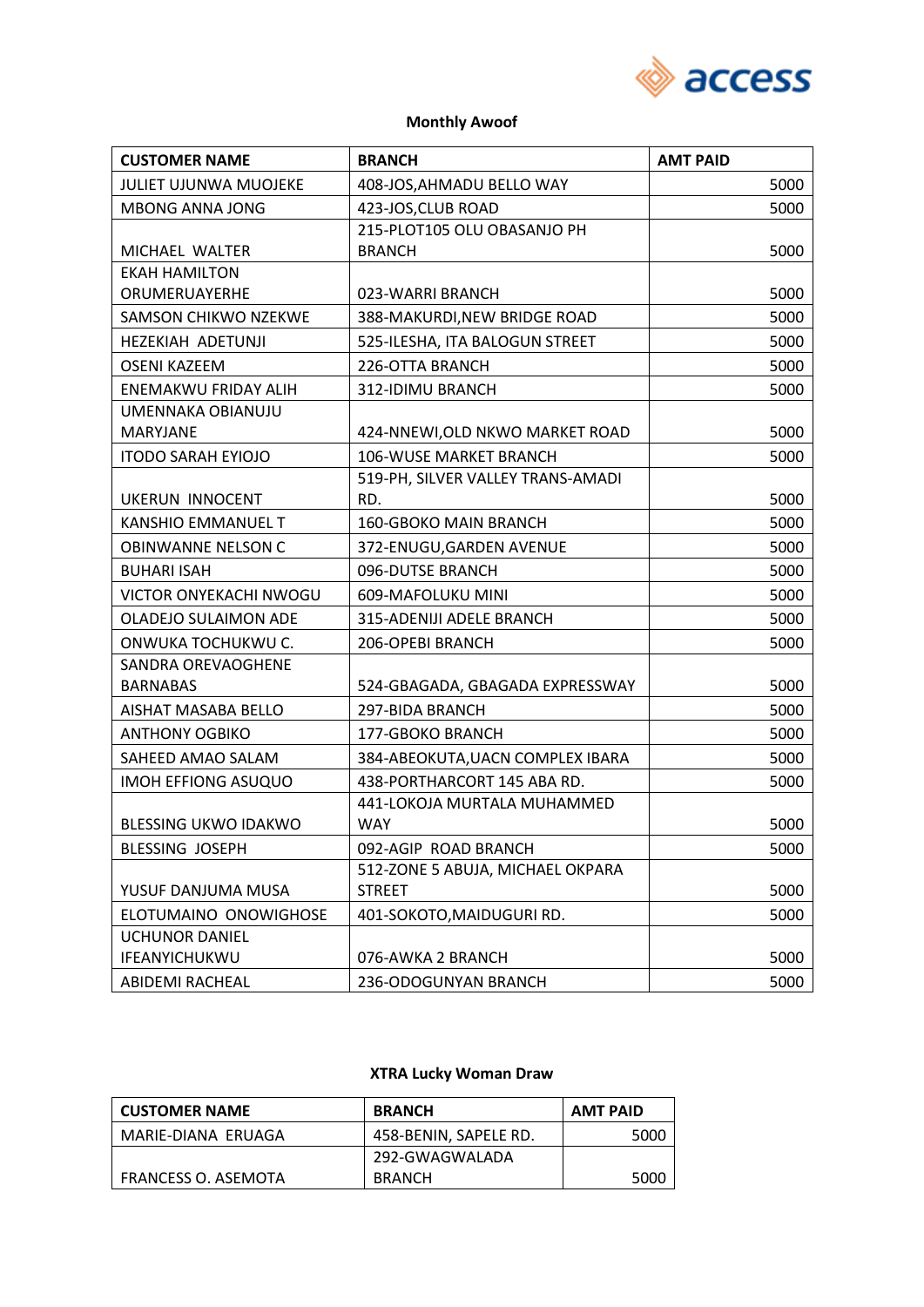

|                         | 499-WARRI, OKUMAGBA |      |
|-------------------------|---------------------|------|
| <b>BRIDGET EJEKUKOR</b> | AVENUE              | 5000 |
|                         | 376-IBADAN, LEBANON |      |
| NCHEDO CHIOMA OJUKWU    | <b>STREET</b>       | 5000 |
| FAITH CHINAZA ANYADIKE  | 586-UMUAHIA MINI    | 5000 |

### **Weekly Loyalty Draw**

| l CUSTOMER NAME     | <b>BRANCH</b> | <b>AMT PAID</b> |
|---------------------|---------------|-----------------|
| ROMANUS EVBARUNEGBE | 058-OWERRI    |                 |
| JOY                 | <b>BRANCH</b> | 5000            |

#### **Unlock And Win Draw**

| l CUSTOMER NAME | <b>BRANCH</b>            | <b>AMT PAID</b> |
|-----------------|--------------------------|-----------------|
| I OJUBANIRE     | 515-IJEBU ODE, 35 IBADAN |                 |
| A7FF7AT         | <b>ROAD</b>              | 500             |

#### **Happy Hour Every Hour Draw**

| <b>CUSTOMER NAME</b>          | <b>BRANCH</b>                   | <b>AMT PAID</b> |
|-------------------------------|---------------------------------|-----------------|
| OLAWEPO OMOLADE39510          | 125-NEW COURT ROAD BRANCH       | 5000            |
| ELOHOR EMMANUEL FREEMAN       | 460-IYANA IPAJA, LAGOS ABEOKUTA |                 |
| JOHN                          | EXPRESSWAY                      | 5000            |
| PEACE UFUOMA OLOMU            | 322-MINNA 2 BRANCH              | 5000            |
| <b>SUNDAY CHARLES ABURIME</b> | 030-BENIN BRANCH                | 5000            |
| GANIYAT ADEYANJU              |                                 |                 |
| OLAREWAJU                     | 140-FOLAWIYO STREET BRANCH      | 5000            |
| PROVIDENCE CHIMDINDU          |                                 |                 |
| EGBOGU                        | 307-NEKEDE BRANCH               | 5000            |
| OLUSHOLA PHILIP AKINSETE      | 004-AGUDA BRANCH                | 5000            |
| KELVIN DANIEL JATO            | 590-UNIJOS MINI                 | 5000            |
| EDERUBRA GOODLUCK             |                                 |                 |
| SAMUEL                        | 528-WARRI, UDU ROAD             | 5000            |
| AJIERE BLESSING CHIOMA        | 397-MINNA, PAIKO RD.            | 5000            |

# **Daily Jackpot**

| <b>CUSTOMER NAME</b>     | <b>BRANCH</b>          | <b>AMT PAID</b> |
|--------------------------|------------------------|-----------------|
| PAUL MUSA                | 566-ABA ROAD MINI      | 5000            |
| SEWANU MICHEAL WHESU     | 581-SATELITE TOWN MINI | 5000            |
| EKPOBIA B.               | 402-UYO, ABAK RD.      | 5000            |
| ABIDEMI OYETUNDE OYETOLA | 334-OOU BRANCH         | 5000            |
| AKARIGBO IFEDAYO         | 280-SABO YABA BRANCH   | 5000            |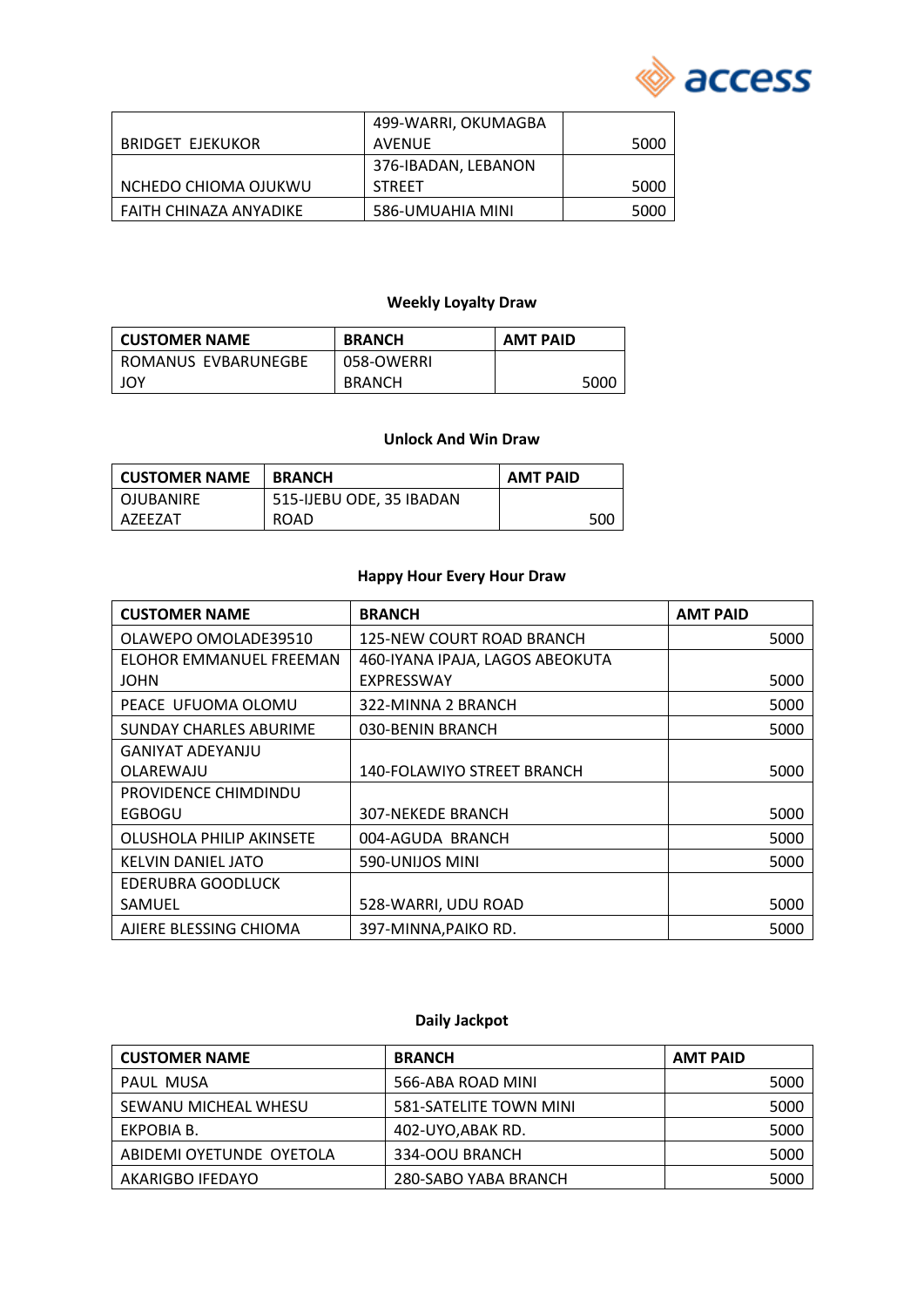

| <b>JULIET CHINWENDU EKE</b>      | 464-OWERRI, ORLU ROAD           | 5000 |
|----------------------------------|---------------------------------|------|
| CHINENYE EUCHARIA NWAKOR         | 028-ONITSHA BRANCH              | 5000 |
| <b>CHIOMA BENEDETH OKORIE</b>    | 190-KENYATTA BRANCH             | 5000 |
| <b>ISAAC OLASUNKANM RHEMA</b>    | 025-ASABA BRANCH                | 5000 |
| <b>CHIBUIKE CHRISTOPHER OZOH</b> | 029-IDEJO BRANCH                | 5000 |
| EMMANUEL OLUWADAMILARE           |                                 |      |
| <b>WILSON</b>                    | 481-IDIROKO, IDIROKO ROAD       | 5000 |
| NIMOTA ADETOLA SANNI             | 588-IDDO MINI                   | 5000 |
| THEOPHILUS TOBI ADEWALE          | 063-YENOGOA BRANCH              | 5000 |
| <b>SULAIMAN MAHDI</b>            | 277-KATIN KWARI BRANCH          | 5000 |
| SHIFAU ABUBAKAR                  | 396-ILORIN, IBRAHIM TAIWO RD.   | 5000 |
| <b>OBUENYI ELISHA</b>            | 156-TEJUOSHO BRANCH             | 5000 |
| <b>AGNES OLOMOLA</b>             | 292-GWAGWALADA BRANCH           | 5000 |
| <b>DAVID EMEKA UZOEDO</b>        | 571-APAPA, RORO PORT MINI       | 5000 |
| <b>BERNADETTE OGIE EDEBELI</b>   | 038-ADO-EKITI                   | 5000 |
| <b>TAOREED ADIGUN TAIWO</b>      | 482-AKANRAN - IBADAN BRANCH     | 5000 |
|                                  | 533-PH, RUMUOKORO EAST - WEST   |      |
| MIRACLE UCHECHI IBEH             | <b>ROAD</b>                     | 5000 |
| <b>IHEJIRIKA KINGSLEY</b>        | 033-MAKURDI BRANCH              | 5000 |
| ENOCH OPEIFA                     | 434-SANGO OTTA                  | 5000 |
| YAKUBU OLALEKAN SHODEHINDE       | 103-ADEYEMO ALAKIJA BRANCH      | 5000 |
| VICTORIA OLUWAFUNKE ISAAC        | 337-EPE BRANCH                  | 5000 |
| NJIDEKA GLORY ISAAC              | 488-ENUGU, AGBANI ROAD          | 5000 |
| <b>GANIYAT TEMILOYE AWOYOOLA</b> | 480-ALAUSA, ASHABI COLE ROAD    | 5000 |
| SANI NUHU IBRAHIM                | 180-ZARIA BRANCH                | 5000 |
| IFI NJIDEKA EUGENIA              | 079-OGUI ROAD BRANCH            | 5000 |
| <b>CHINEDU KINGSLEY OBI</b>      | 324-OGIDI BRANCH                | 5000 |
| UKAEGBU OBIESHINA ERIC           | 606-NAZE MINI                   | 5000 |
| KINGSLEY E OKORONKWO             | 420-AWKA, AZIKIWE STREET        | 5000 |
| <b>ILIYA GIDEON</b>              | 267-KAFANCHAN BRANCH            | 5000 |
| MMASICHUKWU MARY-PRECIOUS        |                                 |      |
| <b>OKEKE</b>                     | 509-OBOSI, CITY BISCUIT ROAD    | 5000 |
| DANIEL GANI                      | 447-LEKKI, LEKKI-EPE EXPRESSWAY | 5000 |
| FADEYI OLASUNKANMI FUNSHO        | 211-ABULE-EGBA BRANCH           | 5000 |
| DAMILOLA TOIBAT OMOTAYO          | 031-BIRNIN KEBBI BRANCH         | 5000 |
| OKACHI JOHNSON.E                 | 182-ISOLO 1 BRANCH              | 5000 |
| <b>BADERO SEYI</b>               | 235-EGBEDA BRANCH               | 5000 |
| BETHEL EKENECHUKWU OKOYE         | <b>157-ELEME BRANCH</b>         | 5000 |
| EJIMNKEONYE NDUBUISI             |                                 |      |
| <b>BATHOLOMY</b>                 | 046-TRADE FAIR BRANCH           | 5000 |
| OKORO AUGUSTINE ONYE             | 123-15 AZIKWE ROAD              | 5000 |
| PLANGJI NATHANIEL JWANBOT        | 590-UNIJOS MINI                 | 5000 |
| john omolihudu gbadamasi         | 254-EKPOMA BRANCH               | 5000 |
| AUGUSTINA MGBO AZUBUIKE          | 008-ALLEN AVENUE IKEJA BRANCH   | 5000 |
| TUKUR ABUBAKAR                   | 614-ZARIA MINI                  | 5000 |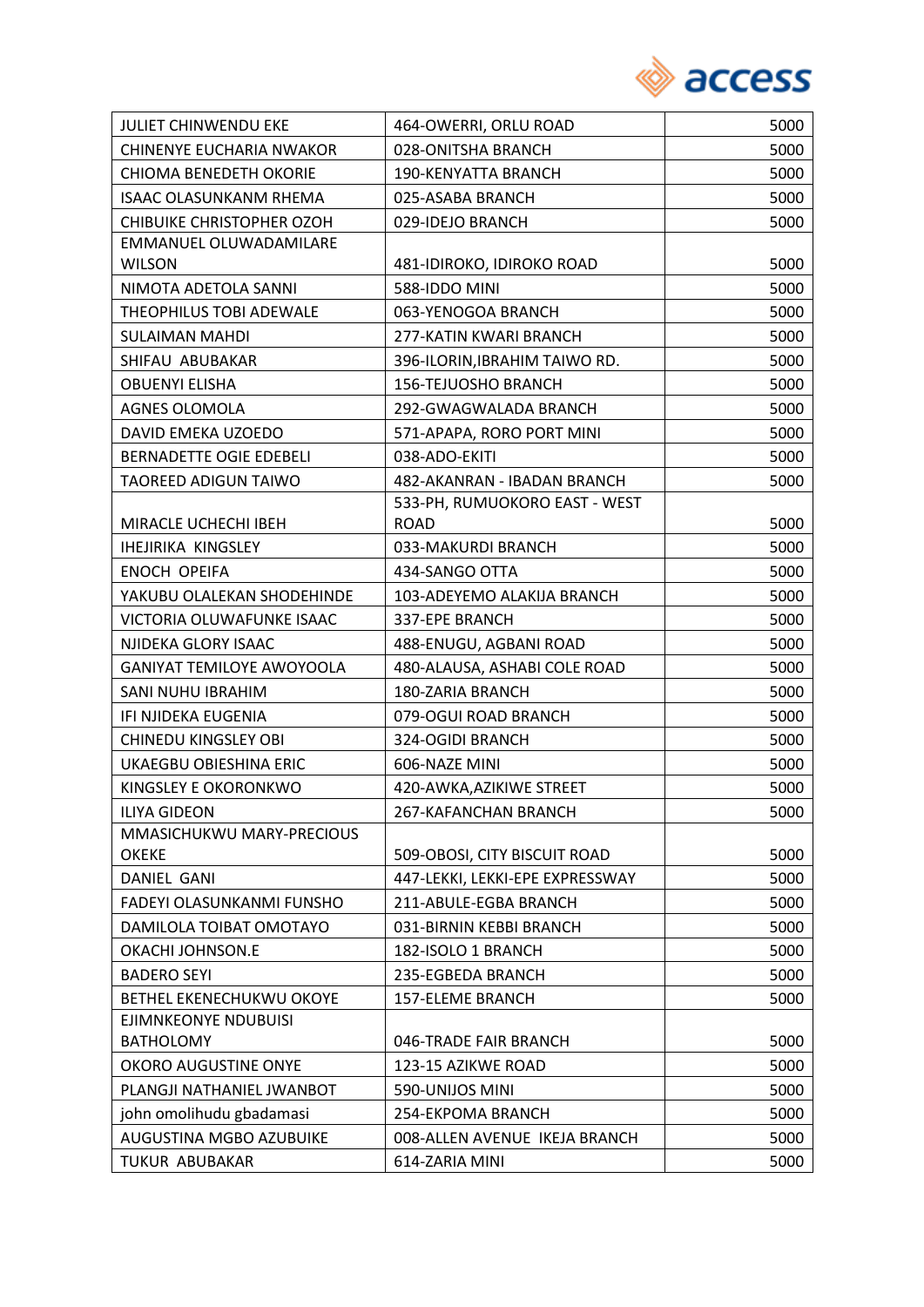

| EKENE CHRISTIAN OBIORAH  | <b>154-BRIDGE HEAD BRANCH</b> | 5000 |
|--------------------------|-------------------------------|------|
| OKEKE CHISOM EMMANUELLA  | 577-FUTO MINI                 | 5000 |
| <b>JAMES OKORO</b>       | 572-ALUMINIUM VILLAGE MINI    | 5000 |
| JOY ANITORUFA SIMON      | 256-OKADA BRANCH              | 5000 |
| OLAJIDE ABIODUN OLATUNDE | <b>284-CHALLENGE BRANCH</b>   | 5000 |
|                          | 404-EBUTE METTA, MARKET       |      |
| UKA AGBAI IRO            | STR.OYINGBO                   | 5000 |
|                          | 511-AGBOR, OLD LAGOS - ASABA  |      |
| <b>DESTINY UKPALI</b>    | <b>ROAD</b>                   | 5000 |
|                          |                               |      |

#### **Xtrawins Monthly Awoof**

| <b>CUSTOMER NAME</b>              | <b>BRANCH</b>                      | <b>AMT PAID</b> |
|-----------------------------------|------------------------------------|-----------------|
| <b>ADEYEMI TEMITOPE</b>           | 174-MOLONEY BRANCH                 | 5000            |
| ABAH AARON                        | 226-OTTA BRANCH                    | 5000            |
| <b>EUNICE LIVINSTONE EMMANUEL</b> | 408-JOS, AHMADU BELLO WAY          | 5000            |
| OLUWAKEMI A. BALOGUN              | 235-EGBEDA BRANCH                  | 5000            |
| ROSEMARY A NNOROM                 | 464-OWERRI, ORLU ROAD              | 5000            |
| EZE SABINA UJUNWA                 | 278-MARARABA BRANCH                | 5000            |
| PASCHAL UDOCHUKWU OPARA           | 505-MBAISE, AHIARA JUNCTION MBAISE | 5000            |
| CHUKWUEMEKA LUKE UZOMA            | 475-NKPOR, DEMUDE STREET           | 5000            |
| <b>CHIBUEZE PIUS OGBUJI</b>       | 095-JALINGO BRANCH                 | 5000            |
|                                   | 419-ONITSHA, OGBARU ENAMEL WARE    |                 |
| ESTHER ONUABUNACHI OKOCHA         | <b>MARKET</b>                      | 5000            |
| <b>EMMANUEL ALAEDE</b>            | 419-ONITSHA, OGBARU ENAMEL WARE    |                 |
| OKECHUKWU                         | <b>MARKET</b>                      | 5000            |
| <b>OLALEYE BOLUWAJI</b>           | 184-OJOO BRANCH                    | 5000            |
| <b>CORDELIA BISONG PETER</b>      | 157-ELEME BRANCH                   | 5000            |
| <b>NDUBUISI IDIKA</b>             | 023-WARRI BRANCH                   | 5000            |
| <b>OGBUJI ONYINYE GODDA</b>       | 324-OGIDI BRANCH                   | 5000            |
| ADEOLA ABEL OLUSEGUN              | 274-UNIVERSITY OF LAGOS BRANCH     | 5000            |
| JOY CHIDINMA ONYEKACHI            | 393-UMUAHIA, LIBRARY AVENUE        | 5000            |
| <b>IJEOMA CYNTHIA IKPA</b>        | 494-ENUGU, 9TH MILE                | 5000            |
| THE ESTATE OF IBE VINCENT         |                                    |                 |
| <b>NDUME</b>                      | 430-GARKI ABUJA, AHMADU BELLO WAY  | 5000            |
| PERELATEI INUEJULAWO ROBERT       | 281-ENUGU STATE UNIVERSITY BRANCH  | 5000            |
| <b>BEBIE JOHN</b>                 | 566-ABA ROAD MINI                  | 5000            |
| LYNDA CHIDINMA OHANYERE           | 442-OWERRI, DOUGLAS RD.            | 5000            |
| AYEWUMI LATEEF ISHOLA             | 155-ONDO BRANCH                    | 5000            |
| RAPHAEL ADEDOYIN OGUNTIBEJU       | <b>121-AGUDOSI BRANCH</b>          | 5000            |
| NWACHUKWU JONATHAN                |                                    |                 |
| <b>CHIMAOBI</b>                   | 485-OBIGBO PH, LOCATION ROAD       | 5000            |
| UFUOMA SAKA                       | 499-WARRI, OKUMAGBA AVENUE         | 5000            |